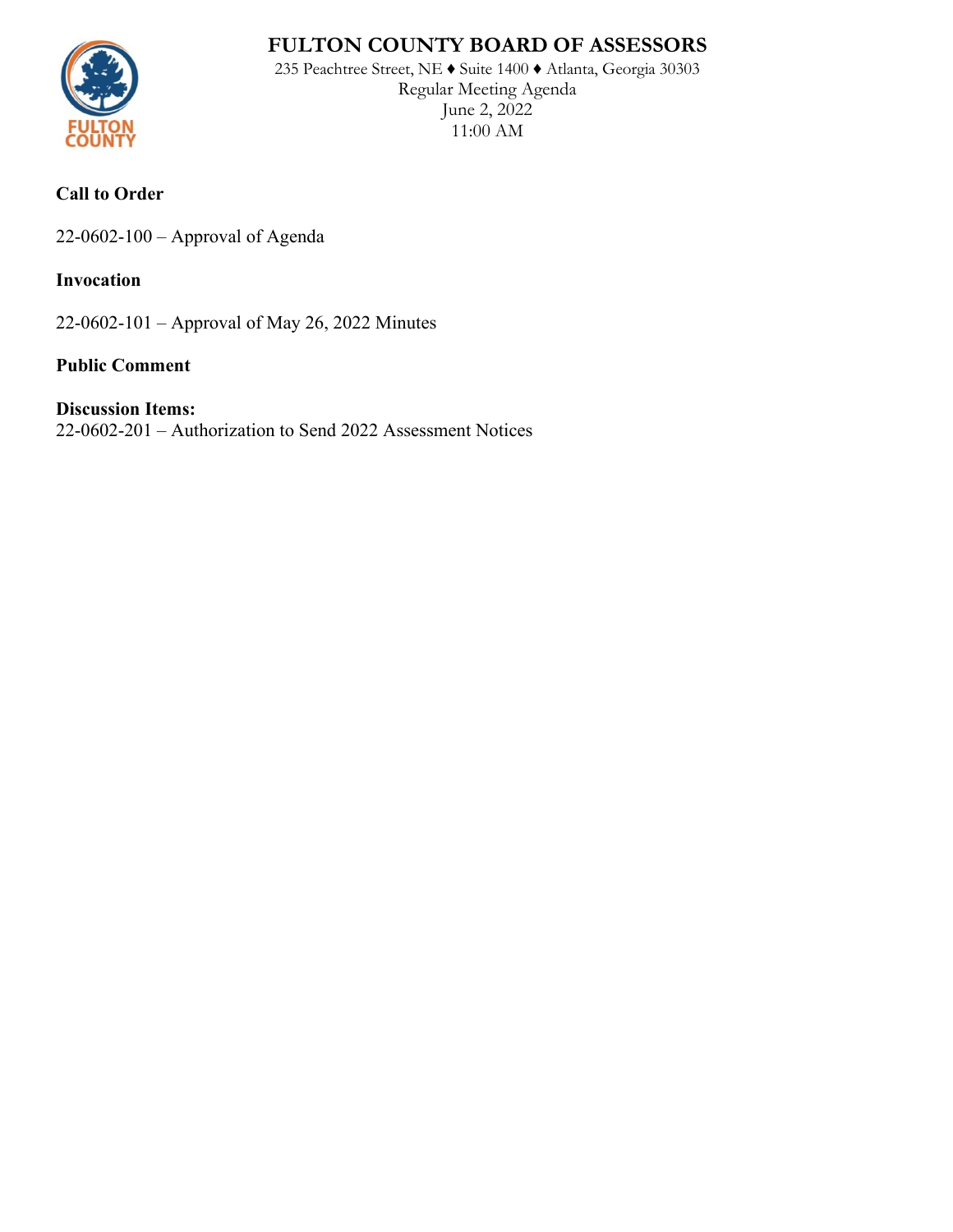## Fulton County Board of Assessors Regular Meeting Minutes – May 26, 2022

**Board Member Attendance:** Edward London, Chair; Lisa Aman, Michael Fitzgerald and Pamela Smith. Salma Ahmed was not in attendance.

**Staff Attendance:** DeWayne Pinkney, Secretary/Interim Chief Appraiser; Bradford Fleming, Asst. Secretary/Senior Property Appraiser; Curtis Broden and Kevin Whitman, Deputy Chief Appraisers; Vincent Clark, Gaetjens Coreus, Keith Felderman, Brian Gardner and Tamara Ivy, Appraisal Managers; Henry Brigham, Information Systems Manager; Jacqueline Davis, Executive Assistant; June Neal, Administrative Specialist; Cheryl Ringer, Supervising Assistant County Counsel; Detriss Thomas, Senior Assistant County Counsel.

Edward London called the meeting to order at 12:45 p.m.

22-0526-100 – Approval of Agenda – Motion to approve: Fitzgerald, Second: Aman. The motion passed unanimously.

**Invocation** – Pamela Smith gave the invocation.

22-0526-101 – Approval of May 5, 2022 Minutes – Motion to approve: Smith, Second: Aman. The motion passed unanimously.

#### **Public Comment**

There were no public comment forms submitted.

**Development Authority of Fulton County** – Motion to approve: Fitzgerald, Second: Smith. The motion passed unanimously.

 $22$ -0526-102 – Vesta Adams Park LLC – 1<sup>st</sup> Amendment – Brentwood Investment Group LLC and SDGA Adams Park LLC

**Consent Agenda –** Motion to approve: Fitzgerald, Second: Smith. The motion passed unanimously.

- 22-0526-200 Field Book Changes
- 22-0526-201 Homestead Exemption Changes
- 22-0526-202 Exemption Approvals
- 22-0526-203 Make Taxable
- 22-0526-204 Conservation Use Approvals
- 22-0526-205 Personal Property Administrative Changes
- 22-0526-206 Personal Property Releases
- 22-0526-207 Freeport Exemption Denials
- 22-0526-208 Residential Administrative Changes
- 22-0526-209 Commercial Administrative Changes
- 22-0526-210 2021 Appeal Value Changes (Personal Property)
- 22-0526-211 2021 Appeal Withdrawals (Personal Property)

#### **Pulled Items:**

1. 09F-3000-0117-110-6 – D R HORTON INC – 2021

**Chief Appraiser's Report –** A copy of the report is included with the minutes of this meeting.